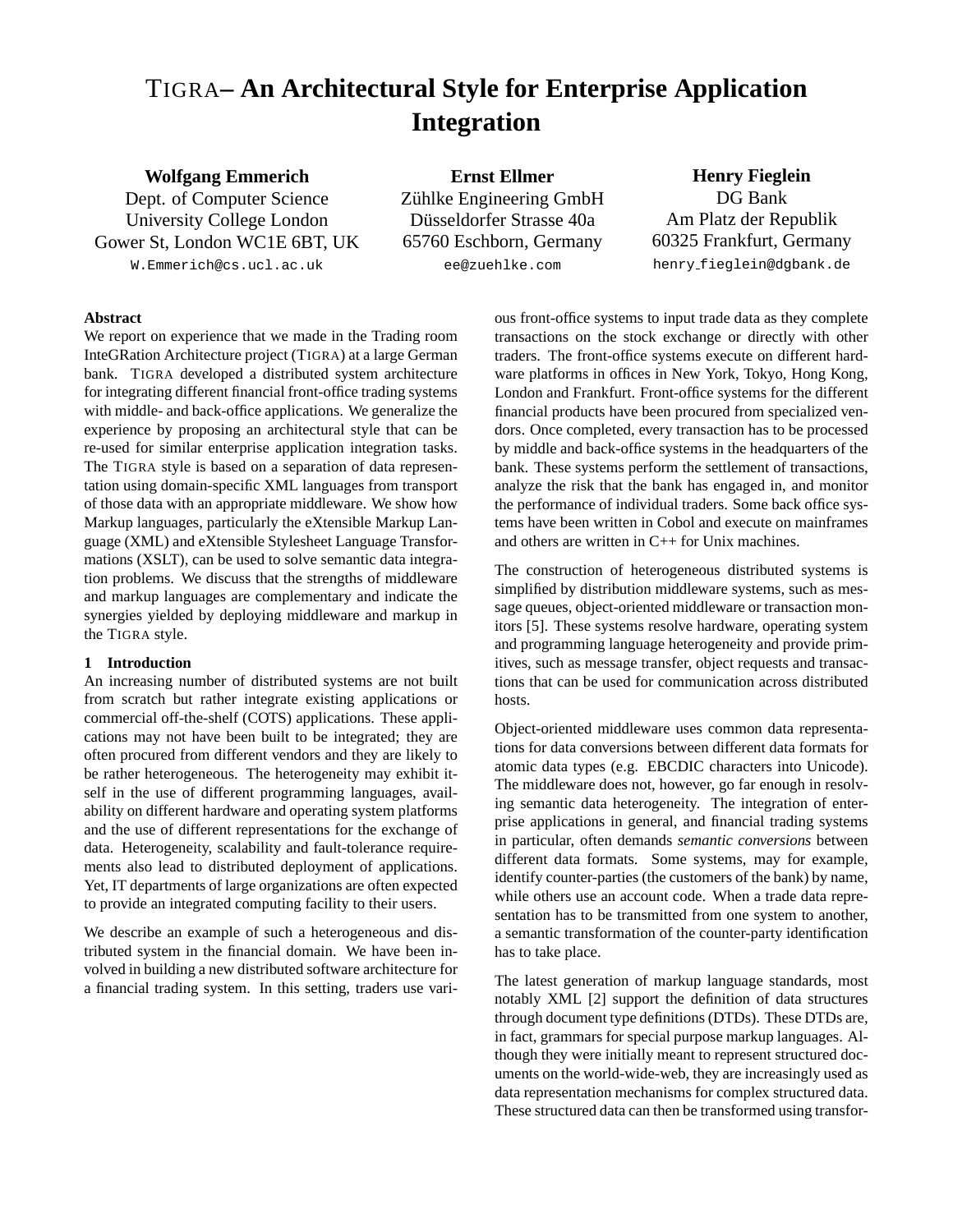mations that can be specified as eXtensible Stylesheet Language Transformations [3], a standard related to XML.

The main contribution of this paper is the discussion of experience that we made in the TIGRA enterprise application integration project, where we used both middleware and markup to achieve integration of distributed and heterogeneous applications. While several interest groups have defined XML markup languages for particular domains, the novel contribution of TIGRA is the strict separation of data representation in XML from transport of those XML data with an appropriate middleware. We discuss how we developed TIGRA and aim to present our experience in a reusable way by formulating an architectural style. As part of the presentation of the architectural style, we describe the class of requirements that led to the adoption of the style in order to enable readers to identify similarities with integration problems they may face. We conclude by indicating further needs for software engineering and web engineering research.

In Section 2, we describe the need for enterprise integration that our financial institution has in common with many other organizations. We then describe our process for developing a new architecture for enterprise application integration in Section 3. In Section 4, we discuss the non-functional requirements that guided the development of TIGRA and show how markup languages, and in particular XML, are used in this trading architecture to resolve semantic differences between different trade data representations. We also discuss in that section how we use middleware in order to control the reliable trade data transport between front, middle and back office systems. In Section 5 we outline the experience that we made with the TIGRA architecture. We conclude by indicating research directions for software architectures in Section 6.

## **2 The Problem**

Before we started the TIGRA project, our financial institution performed application integration in a rather ad-hoc manner. The IT department for trading had to implement, maintain and integrate about 120 different applications. Due to a lack of an enterprise application integration approach, most of these applications had two or more direct interfaces with other applications. There is, and probably never will be, a common trading data format that every application supports. Therefore each interface was unique, which lead to large interface development costs: developing an interface required between three and ten person years of effort and took between one and three years. Neither the development costs nor the time that was needed to integrate new applications were acceptable any longer.

Before TIGRA, interfaces were executed in overnight batches, which meant that trading data entered in a frontoffice system only became available in middle- and backoffice systems during the next day. With stock exchanges opening longer hours and clients expecting to trade over the

Internet also in foreign exchanges, the batch window that was used when no exchanges were open has disappeared. Moreover, in the future traders will expect near real-time integration with middle-office systems, such as market and currency risk management systems so that risk increase or mitigation can be factored in when quoting a security or derivative price. In order to meet these demands all interfaces would have to be changed.

Finally, the quality of trading data was a problem. Because it was expensive to automate all interfaces that were needed, less frequently used interfaces were operated manually (by clerical staff reading from one screen and typing data into a user interface of another application). This caused obvious "transmission errors" that had to be detected by periodic reconciliation of front-office and back-office data. Again due to lack of automated interfaces, reconciliation was commonly done manually by comparing print-outs.

To overcome the above difficulties provided the motivation for our financial institution to invest in a systematic enterprise application integration architecture. When discussing the project results at trade shows, we were repeatedly approached by organizations from the financial, telecommunications and transport domain that told us about very similar problems. We therefore believe that the TIGRA solution to enterprise application integration may be of wider interest to the scientific community at large.

#### **3 Architecting Process**

The TIGRA project used an incremental and iterative architecture development process in order to mitigate risks and be able to demonstrate benefits to key decision makers early on. We now discuss our experience with this process in a little more detail.

**Requirements Analysis:** In our experience software architectures are determined by requirements. In fact, they are often determined by global or non-functional requirements that stakeholders expect from their system. It was therefore natural to start the TIGRA project with a thorough requirements analysis exercise.

The business requirements elicitation served two purposes. The obvious one was an outline of the high-level requirements for the TIGRA project. The more subtle objective was to obtain buy-in for the architecture project from the different divisions of the bank that were affected by the architecture development. The stakeholder analysis and their subsequent involvement ensured that the stakeholders felt they had a say in how the applications that they run are going to be integrated in the future and thus they were willing to contribute to the funding of TIGRA.

The business requirements themselves are not directly operationalizable, but provided fertile ground to elaborate the system requirements. We paid particular attention on non-functional requirements, such as openness, standards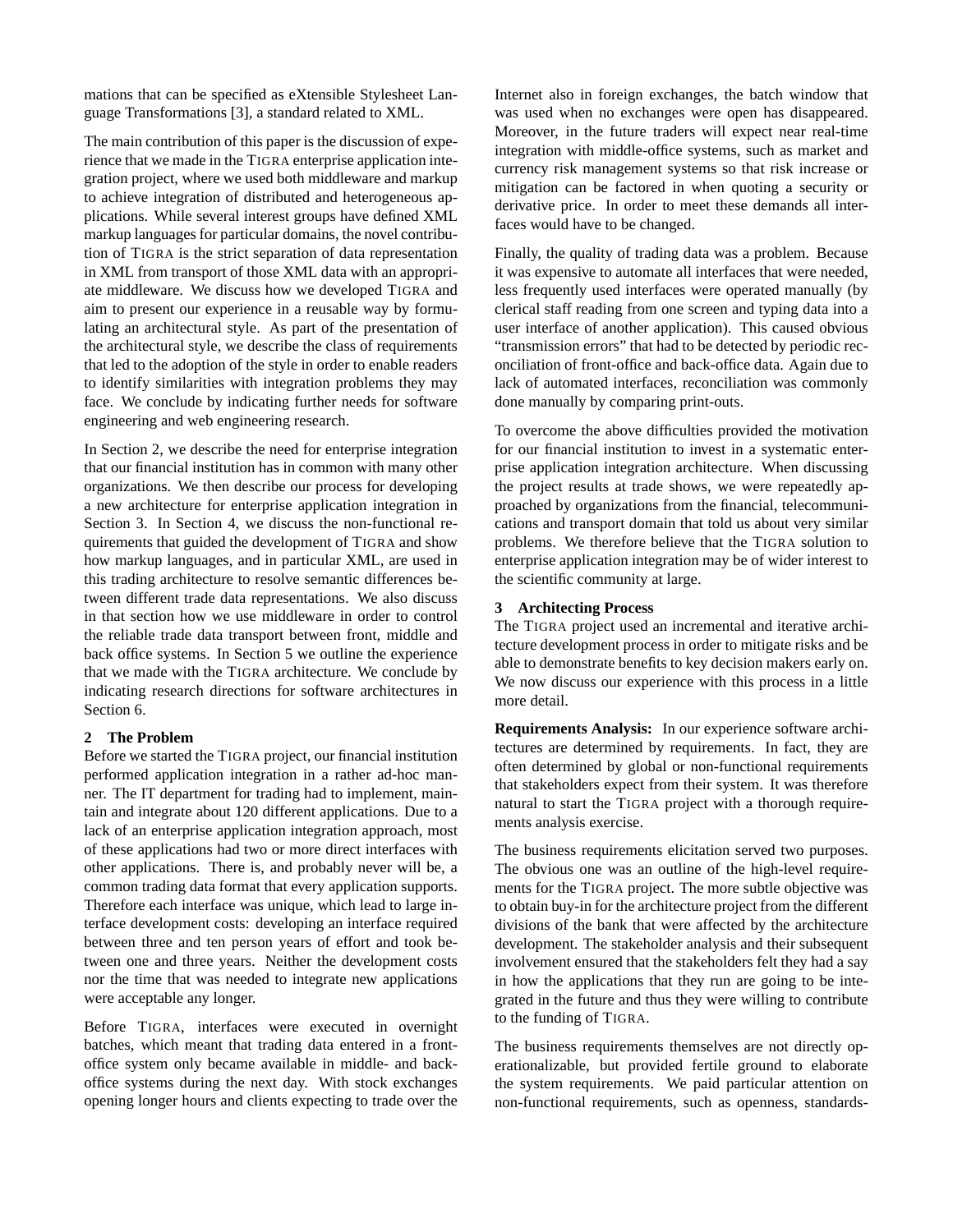compliance, security, scalability, availability and performance that directly influenced the shape of TIGRA.

**Explorative Architecture Prototyping:** The business requirements determined that TIGRA should perform as little in-house development as possible. It was deemed necessary to rely on off-the-shelf integration technologies as much as possible. The business requirements identified a need to avoid vendor tie-in and instead demanded the use of open standards so as to remain as vendor independent as possible.

These goals meant that TIGRA had to identify relevant middleware standards and their implementation. This was achieved by inviting vendor presentations and organizing reference site visits. The team then had to familiarize themselves with candidate products. We achieved this during an explorative architecture prototyping stage, where we developed prototypes that demonstrated the required goals for a simple interface between a bond trading and a settlement system. Altogether, we developed six prototypes, evaluating a transaction monitor product, object request brokers and a message-oriented middleware. Moreover, we explored the use of a proprietary message broker that supports semantic data transformation as well as the use of XML and XSLT. The development of these prototypes each took two to eight weeks.

**Middleware selection:** We analyzed each of these prototypes against the requirements. Some requirements (e.g. security, standards compliance, openness) were assessed analytically, while performance and scalability was analyzed by benchmarking and stress testing. The fact that prototypes were available for quantitative measurements allowed us to gain confidence in our selection. We will reason about the selection further in the next section.

**Pilot development:** The project then developed a pilot application of the architecture, where a bond trading system is integrated with a market risk management system, a reconciliation service and a trade settlement system. The pilot was developed in six months and is in production now. Developing the pilot proved to be invaluable for convincing other divisions in the bank about the benefits that can be derived from a systematic enterprise application integration approach.

**Large scale deployment:** TIGRA is now generally accepted in the bank and has become the standard any for further integration projects. The bank has planned to develop 13 interfaces in 2001, a previously insurmountable undertaking. The team that developed the style and the pilot is now acting as an internal consultancy organization that trains and mentors staff from other IT divisions to use and adopt the style. We are currently developing training material on the use of TIGRA and start-up kits to assist staff from other IT divisions to instantiate the TIGRA style.

## **4 The** TIGRA **Architectural Style**

**Requirements:**

The TIGRA software architecture is determined by a number of non-functional requirements. We describe the requirements in some detail here as the similarity of our requirements and requirements the reader may have determine whether the reader can re-use the TIGRA style.

**Scalability:** TIGRA has to be *scalable*. In particular, it has to cope with the transaction load of the entire securities and derivatives trading department of our financial institution. The load is lower than in the retail sector and based on past experience, we estimated a maximum of 100,000 transactions per day for the lifetime of the architecture. The peak daily transaction load is reached when exchanges in both Europe and the US east coast are open and we estimated a peak of 10 transactions per second.

**Performance:** A main aim of TIGRA is to overcome the delays of batch processing. In the finance industry, this requirement is sometimes also referred to as *straight through processing* (STP). It means that trading data are exchanged whenever the trading occurs rather than only at the end of the trading day. We elicited the requirement that the elapsed real time should be below 10 seconds from when trade processing is completed by the front-office system until it has been delivered at all back-office systems.

**Reliability:** It is of highest importance that trade details are *reliably sent* from front-office to middle- and back-office systems. They must not be lost or otherwise modified while they are exchanged. TIGRA, therefore, has to guarantee the delivery of a trade at all intended destinations. Moreover, traders have to be able to use front-office systems to quote prices and complete trades regardless of the state of middleand back-office system components. This means that TIGRA has to de-couple front-office systems from middle- and backoffice system and avoid using blocking forms of communication between front-, middle- and back-office systems.

**Availability:** The components and connectors of TIGRA have to be available throughout the trading day. Moreover, some of the integrated systems are still batch-systems, which means that TIGRA also has to be able to deliver trade data over-night after trading has been completed. However, it is possible to shut down trading systems for maintenance and upgrades during bank holidays and weekends. This means that *availability* requirements are not as strict as for safetycritical systems, such as power plant controllers or in some health care applications, but yet they demand that TIGRA remains operational non-stop for at least six days a week.

**Security:** The financial institution operates a strict security regime with a very tightly controlled fire wall between public networks and its own private network. The TIGRA project assumes that this firewall protects security against attacks from outside the bank. However, TIGRA has to implement measures for ensuring security against attacks from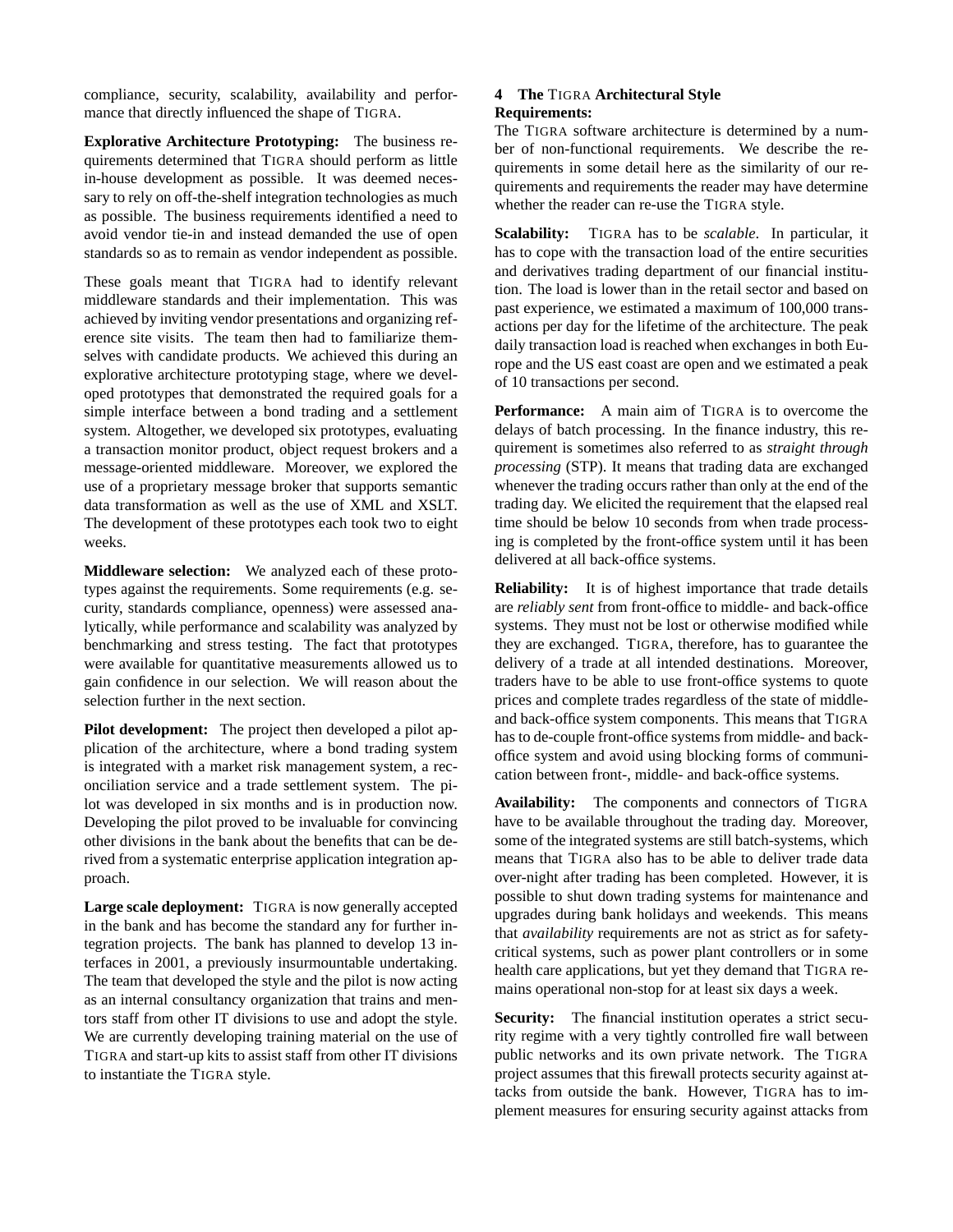users that are authorized to use the private network. This involves three concerns. Firstly, TIGRA has to *authenticate users* and associate security credentials, such as access rights and privileges with users. Based on the security credentials, TIGRA has then to *control access* to the services that it implements. In particular, it has to be avoided that some rogue program, written by e.g. a contractor, sends false trade data to the back-office for settlement. Finally, auditors of the bank want to be notified of security relevant incidents and TIGRA therefore has to gather an *audit log* of security relevant events.

**Changeability:** The trading IT department is faced with constant *change*. Changes originate in, for example, new derivative contracts that are invented by financial institution on a very regular basis. From past experience, new contracts are defined at least once a month and then trading system components have to be adapted to support dealing in those products. To support this change it was found necessary that TIGRA implements and leverages both *standards* in the financial industry, but also domain-independent standards so that components can be exchanged if necessary.

**Use of COTS:** The financial industry heavily relies on *COTS components* that are procured from specialized vendors and prefers to buy rather than build components. TIGRA has to integrate these components and has to resolve heterogeneity and distribution. Firstly, components are executed on distributed machines. The machines are often rather heterogeneous and in our particular case, we have components executing under the Windows-NT, Solaris, VMS and OS/390 operating systems. Moreover, the way that trading data are exported and imported among these components varies significantly. Some components just define a file format from which TIGRA has to read changes, others publish a database schema and TIGRA can interface using ODBC or JDBC. Yet other components have socket-based APIs, define message formats that are to be read and written from and to message queues or even have an object request broker interface. In any case, different programming languages are needed.

## **Overview of** TIGRA **Style**

Figure 1 shows an overview of the TIGRA style and the data flow between the different architectural components. Rectangles in the figure show components and arrows denote trading data that is sent from one component to another. We have to assume that the different front-, middle- and backoffice systems cannot be modified, but rather have to be integrated using their heterogeneous interfaces. Input and output adapters achieve this integration. An *output adapter* obtains data from a component and converts them into a common semantic representation. An *input adapter* provides data to a component in its native representation. Thus, both input and output adapters wrap [9] existing or COTS applications and hide the complexities of interfacing with them. Adapters use data mapping components for semantic data conversion.

An essential requirement is that the trading data that originates in a front-office system has to reach those middleand back office systems that have to process the data further. Trade data is usually not sent to all middle- and backoffice systems. Trades that do not involve any risk, for example, do not have to be sent to the risk management system. Hence, the architecture has to manage the routing of trades from front-office to middle- and back-office systems. This routing is performed by the *Router* based on trade details.

The purpose of *mapping components* is to perform semantic data conversion between the native formats that front-, middle- and back-office components support in order to resolve data heterogeneity. TIGRA defines a common semantic data representation for financial trading data and while in transit through the architecture, any trade is represented in that common representation. This reduces the need from  $O(n^2)$  (with n being the number of components) to  $O(n)$ mapping components.

Initially, we thought of building and integrating the mapping components using object-oriented middleware, such as an implementation of the CORBA standard [13]. That would, however, require modelling the complete trade data format in the interface definition language (IDL) of the middleware and in principle, IDLs are expressive enough for that purpose. The data structures of trading data are, however, large and complex. When complex and large data structures were to be transmitted between conversion components using middleware there would be a run-time performance penalty to be paid if the data structures needed to be marshalled and unmarshalled [4]. Because of the need for incorporating new security and derivative products, the trading data structures are not stable. When using a middleware IDL, this means that any architectural components, such as the client and stubs server stubs that are derived from the IDL would need to be changed, too. This implies that whenever one front-office system introduces a new product, every component of the architecture needs to be re-compiled and the version and configuration management demands make this impractical. The incompatibility of the different IDLs is another argument against this approach. If we used a particular IDL, say OMG/IDL we would lock the entire trade data representation into CORBA and it would become next to impossible to change the middleware to, say a message queue. Finally, the business analysts, who know how to implement semantic mappings would never be able to build mappings because they need to be implemented in a programming language.

We therefore decided that using middleware primitives to express the complex trading data structures was not a viable option. It became the *leitmotif* of the TIGRA style to separate semantic trade data integration from trade data transport as strictly as possible. TIGRA uses XML and related technologies for achieving trade data integration and it uses object middleware for achieving reliable, scalable and secure trade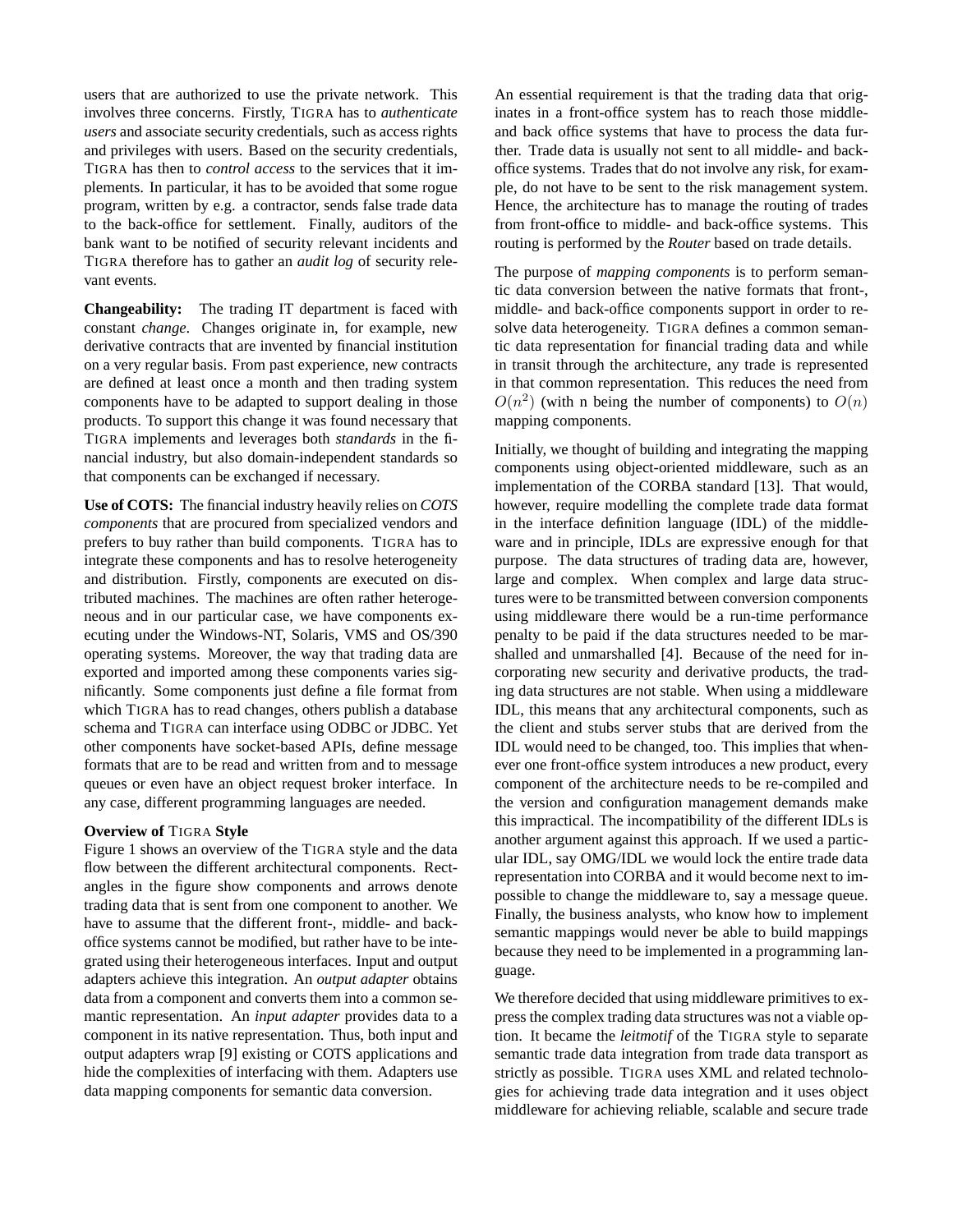

Figure 1: Overview of Trading Architecture

data transport. We, therefore, discuss these two aspects of the TIGRA architectural style separately now.

#### **Data Integration Using XML and XSLT**

The use of XML is motivated by the availability of standards for financial trading data and by the evolving tool support. Moreover, vendors of front office systems are starting to provide XML based interfaces to their systems, which will further simplify future integration.

TIGRA defines a common trade data representation. The representation has been developed starting from international financial standards, most notably the XML version of the Fixprotocol (FixML) [7] and the Financial Products Markup Language (FpML) [8]. The Fixprotocol was defined to support electronic exchange of securities information and is therefore well suited for representing standard products, such as bonds, equities and options, which are traded on international exchanges. FpML has recently been proposed for derivatives that are generally not traded at an exchange but that banks trade directly "over-the-counter". Jointly the two markup languages cover the 90% of the spectrum of products traded at our financial institution. However, several customizations of the FixML standard are necessary because the Fix consortium of American investment banks did not cater for specialties and recent developments in the European market. FixML, for example, does not include a currency code for the Euro and various new Eastern European currencies. Figure 2 shows a small excerpt of the FixML DTD that we use. For reasons of clarity, the FIX protocol attribute tags are omitted.

An XML DTD defines the syntax of a markup language. EL-EMENT definitions are similar to productions in context free grammars and define the other elements that can be included in an element. The DTD in Figure 2, for example, defines that an Instrument can either contain a Security, a Future or an Option. The ATTLIST definition declares the attributes that an element can have together with their types and possibly default values. It defines, for example that an Option element has to have an attribute Side that determines whether the option is a buy or sell option. Figure 3 shows an excerpt of the data representation for a very simple

```
<!ELEMENT Instrument (Security | Future | Option)>
<!ELEMENT InstrumentList (Instrument+)>
<!ELEMENT Future (Security,Maturity)>
<!ELEMENT Option (Security, Maturity, StrikePrice,
                 OptAttribute?)>
<!ATTLIST Option
 Side (Put|Call) #REQUIRED
 Cover (Covered|Uncovered) #IMPLIED
 Type (Customer|Firm) #IMPLIED
 OpenClose (Open|Close) #IMPLIED
>
<!ELEMENT Security ((Symbol|RelatedSym),SymbolSfx?,
 SecurityID?,SecurityExchange?,Issuer?,SecurityDesc?)>
<!ATTLIST Security
 Type (BA|CD|CMO|CORP|CP|CPP|CS|FHA|FHL|FN|FOR|GN|
        GOVT|IET|MF|MIO|MPO|MPP|MPT|MUNI|NONE|PS|RP|
        RVRP|SL|TD|USTB|WAR|ZOO|FUT|OPT) "CS"
>
<!ELEMENT Symbol (#PCDATA)>
<!ELEMENT RelatedSym (#PCDATA)>
<!ELEMENT SymbolSfx (#PCDATA)>
<!ELEMENT SecurityID (#PCDATA)>
<!ATTLIST SecurityID
    IDSource (1|2|3|4|5|6|7) #REQUIRED
>
<!ELEMENT SecurityExchange (#PCDATA)>
<!ELEMENT Issuer (#PCDATA)>
<! ELEMENT SecurityDesc
<!ELEMENT Maturity (MonthYear,Day?)>
<!ELEMENT StrikePrice (#PCDATA)>
<!ELEMENT OptAttribute (#PCDATA)>
```
#### Figure 2: Excerpt of FixML DTD for Securities Data

bond trade, which is an instance of the DTD in Figure 2.

We would now like to highlight some more general observations about using XML to structure data. The ability to define data structures by way of a DTD, or in the future by using XML schemas [6], enables us to use a general-purpose XML parser to validate the correctness of data against its type definition. This proves invaluable as data quality issues can be detected very early. We also note that the availability of markup language definitions is not restricted to the financial domain, but that there is a wealth of languages defined across different application domains. This enables the TIGRA style to be reused in different settings, too.

The architecture has to implement mappings between the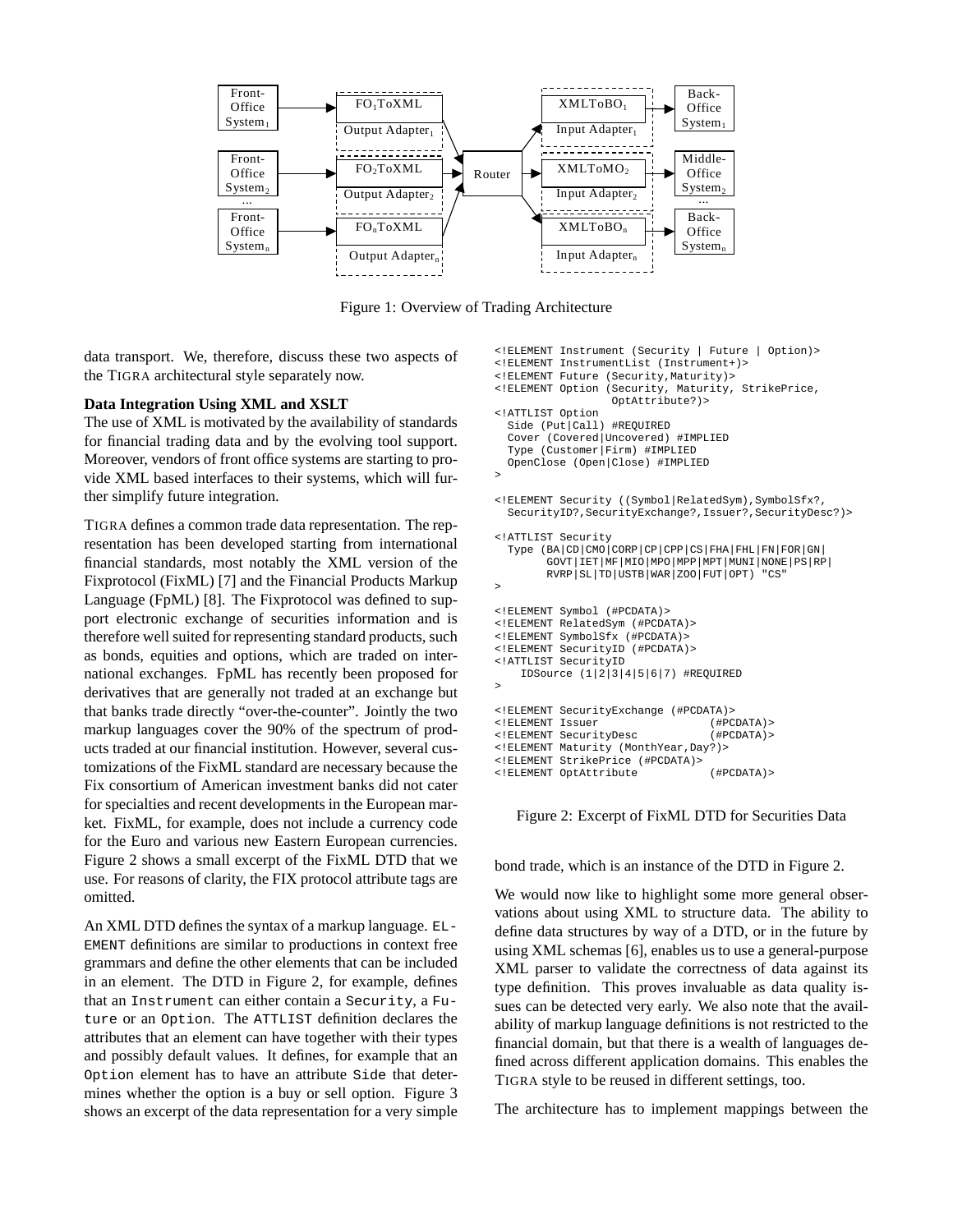```
<?xml version="1.0" encoding="ISO-8859-1"?>
<!DOCTYPE FIXML SYSTEM "fixmlmain.dtd" []>
<FIXML>
 <FIXMLMessage>
  <Header>
    ...
  </Header>
  <ApplicationMessage>
   <Allocation AllocTransType="0">
    <AllocID>564548</AllocID>
    <RefAllocID>0</RefAllocID>
    <Side Value="2"/>
    <Instrument>
     <Security Type="CS">
      <Symbol>WKN</Symbol>
      <SecurityID IDSource="1">352058</SecurityID>
      <Issuer/>
      <SecurityDesc>DGBK 4.96DE03EU</SecurityDesc>
    </Security>
    </Instrument>
    <Shares>1000000.00000000</Shares>
    <AvgPx>99.52000000</AvgPx>
    <Currency Value="EUR"/>
    <TradeDate>20000414</TradeDate>
    <TransactTime>11:01:11</TransactTime>
    <Settlement>
     <FutureSettlmnt>
      <FutSettDate>20000118</FutSettDate>
     </FutureSettlmnt>
    </Settlement>
    <NetMoney>1001691.80327869</NetMoney>
    <Text>mit Boni</Text>
    <AccruedInterestRate>0.64918033</AccruedInterestRate>
    <AllocationGroupList NoAllocs="1">
     <AllocationGroup>
      <AllocAccount>9802352058</AllocAccount>
      <AllocShares>1000000.00000000</AllocShares>
      <BrokerOfCredit/>
      <ClientID>KRGEN H BG204</ClientID>
      <Commission CommType="2">0.10000000</Commission>
      <AllocNetMoney>1001691.80327869</AllocNetMoney>
      <AccruedInterestAmt/>
    </AllocationGroup>
    </AllocationGroupList>
   </Allocation>
  </ApplicationMessage>
 </FIXMLMessage>
</FIXML>
```
Figure 3: A Bond Trade in FixML

proprietary formats that front, middle and back office systems produce or expect and the standardized XML based format shown above. At the time of writing this paper, front-, middle- or back-office system do not support export or import of well-formed XML. However, in our experience it is not difficult to create application-specific DTDs in such a way that application specific formats can be transformed into a marked up representation and vice versa by very simple scripts that exchange appropriate markup tags with application-specific delimiters, such as commas in comma separated files. Thus, the first stage of any output adapter is to read the native data representation of the component and produce a marked up version in an application-specific markup language. Then we can use primitives that have been built for transforming an XML documents from one markup language into another.

TIGRA uses eXtensible Stylesheet Language Transformations (XSLT) [3] to translate application-specific markup languages into the standard FixML/FpML notation and vice

versa. XSLT defines a rule-based language that can specify how source tree elements are translated into target elements. It supports projection (omitting tree elements), traversing trees in a particular order and the like. Our prototyping stage found XSLT programming support to be sufficient and the available Xalan XSLT processor to be stable and sophisticated enough for mission critical use. Figure 4 shows an XSLT sample taken from the TIGRA instantiation that is currently in production.

```
<xsl:template name="insertSecurity">
<xsl:param name="DealType"/>
<xsl:param name="SecurityType"/>
<Security>
 <xsl:attribute name="Type">
  <xsl:value-of select="$SecurityType"/>
 </xsl:attribute>
 <xsl:if test="$DealType = 'SEC'">
 <xsl:call-template name="insertSecurityDetails">
    <xsl:with-param name="WKN"
     select="string(OLK_CLASS_SEC/OLK_SEC_CODE)"/>
    <xsl:with-param name="SecLabel"
     select="string(OLK_CLASS_SEC/OLK_SEC_LABEL)"/>
  </xsl:call-template>
 \langle xsl:if>
 <xsl:if test="starts-with($DealType,'REPO')">
 <xsl:call-template name="insertSecurityDetails">
   <xsl:with-param name="WKN"
   select="string(OLK_CLASS_REPO/OLK_REPO_SEC_CODE)"/>
  <xsl:with-param name="SecLabel"
   select="string(OLK_CLASS_REPO/OLK_REPO_SEC_LABEL)"/>
 </xsl:call-template>
 \langle xsl:if>
</Security>
</xsl:template>
<xsl:template name="insertSecurityDetails">
<xsl:param name="WKN"/>
<xsl:param name="SecLabel"/>
...
<SecurityID>
 \leq -- IDSource has to be one of 1, 2, 3, 4, 5, 6, 7 -->
 <xsl:attribute name="IDSource">1</xsl:attribute>
  <xsl:value-of select="$WKN"/>
</SecurityID>
<Issuer/>
<SecurityDesc>
  <xsl:value-of select="$SecLabel$"/>
</SecurityDesc>
</xsl:template>
```
#### Figure 4: Transforming Trades with XSLT

The figure shows two named templates insertSecurity and insertSecurityDetails. The insertSecurity template creates the Security element of a FixML Bond Trade and then calls the insertSecurityDetails template. It passes two parameters WKN and SecLabel, whose values it obtains from the input tree by following different path expressions, depending on whether the security is a bond or a repo (i.e. a bond loan). The second template then inserts the SecurityID element, an empty Issuer element and a SecurityDesc element.

We have managed to express 80-90% of the transformation concerns in XSLT. We, however, also found various needs for using paradigms other than XSLT template-based tree transformations. These were, for example complex computations of attribute values for calculating accrued interest of a bond,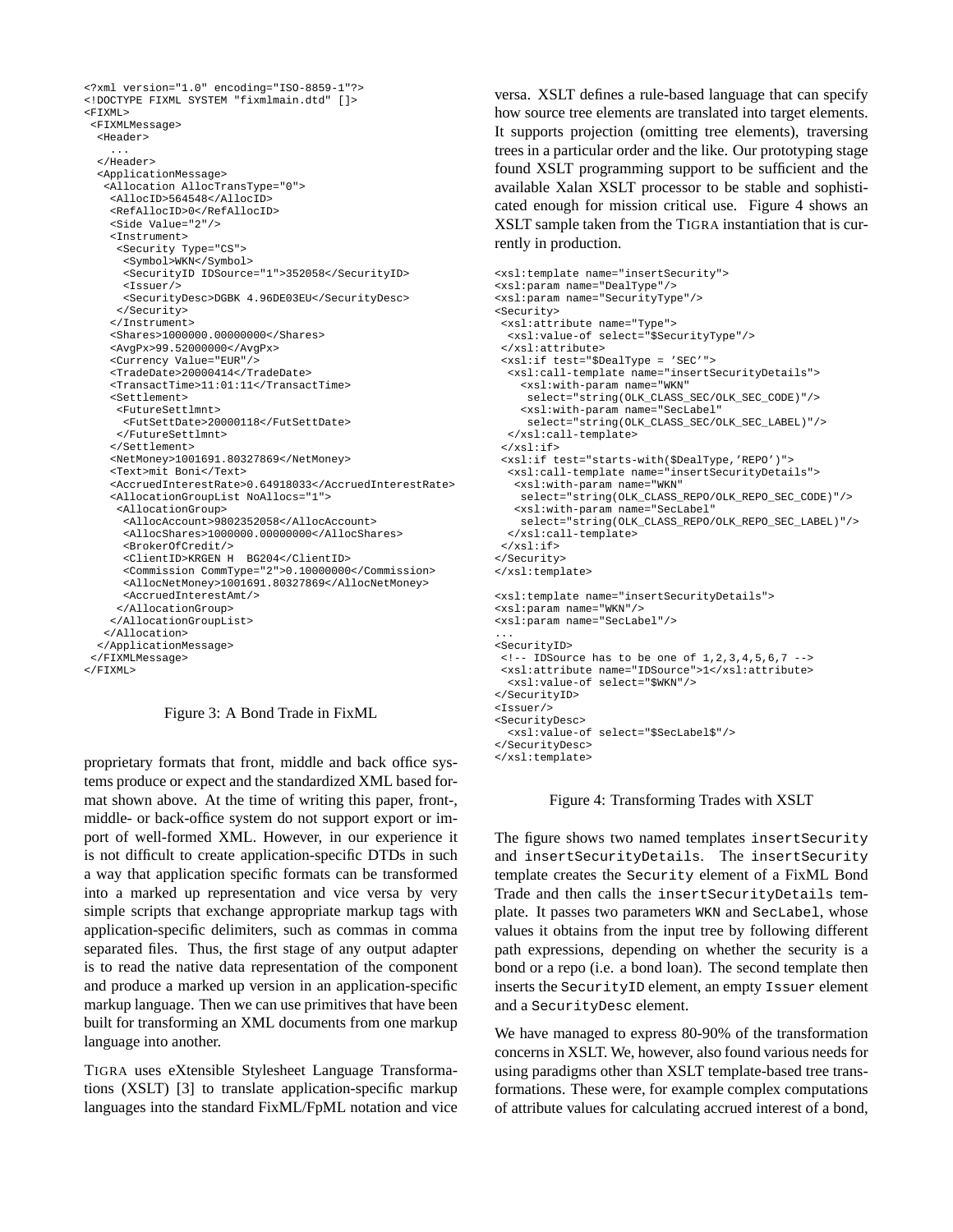transforming one date representation into the other, or tablebased mappings of account identifications. The ability to 'escape' to Java and Javascript for defining application-specific XSLT extension functions proved very important.

```
<xsl:stylesheet version="1.0"
xmlns:xsl="http://www.w3.org/1999/XSL/Transform"
xmlns:lxslt="http://xml.apache.org/xslt"
xmlns:TermsAndConditions="PriceParameter"
 extension-element-prefixes="TermsAndConditions">
<lxslt:component prefix="TermsAndConditions"
       functions="getAccruedInterestAmount ...">
 <lxslt:script lang="javascript">
 function getAccruedInterestAmount(nominal,rate){
    accruedAmount = nominal * rate * 0.01;
    return "" + (accruedAmount);
  }
 </lxslt:script>
</lxslt:component>
<xsl:template name="insertAccruedInterestAmount">
<xsl:param name="NominalAmount"/>
<xsl:param name="AccruedRate"/>
 <xsl:value-of select="
   TermsAndConditions:getAccruedInterestAmount(
   $NominalAmount, $AccruedRate)"/>
</xsl:template>
```


Figure 5 shows as an example how Javascript is used in an XSLT stylesheet in order to define and apply the extension function getAccruedInterestAmount.

XML has originally been defined by the W3C as the next generation Markup Language for the World-Wide-Web. Hence, it is assumed that XML data is distributed using the HTTP protocol. However, the HTTP protocol is very inflexible as it supports only point-to-point connections and only put and get operations between them. Also there are no reliability guarantees for delivery of XML data over HTTP, which renders the protocol unusable for reliable software architectures, such as the one for the financial trading system. To obtain the necessary qualities of service to meet our nonfunctional requirements, TIGRA uses middleware rather than HTTP for data transport.

#### **Object Middleware for Data Transport**

There are many different middleware approaches, such as message queues, object request brokers and transaction monitors. Most of them can be employed to achieve reliable transfer between distributed system components. Message queues temporarily buffer messages for temporarily unavailable system components. Object-oriented middleware, such as OMG/CORBA implementations, Java/RMI or Microsoft's COM, transmit structured data within operation parameters and notify requesters if a failures occur. Transaction monitors use the two-phase commit protocol to achieve consensus between distributed components about the success of a transaction.

This large number of available middleware approaches and the even bigger number of vendors offering middleware products leads to a package selection problem [1]. Our approach for selecting a middleware for this architecture is based on the non-functional requirements for the architecture that we discussed above.

In order to select a suitable middleware approach we compared message-oriented middleware, transaction-oriented middleware and object-oriented middleware first analytically and then using prototypes. Several interesting results arose from that comparison. The degree of standardization is far higher for CORBA products than for message-oriented and transaction-oriented middleware. Message-oriented and transaction-oriented middleware is more difficult to use and to administer than object-oriented middleware, mainly because of the need to hand-code marshalling. As a result, a hybrid approach was pursued and middleware that implements the CORBA standard was selected with the constraint that the middleware had to implement the Object Transaction service in order to be able to execute sequences of operations in an atomic manner [11]. Then transactions can be used to reliably forward trade data to the Router and also for the broadcast of Routing information to input adapters. To implement the security requirements, we employ the CORBA Security service Level 1, which is well supported by several CORBA products. It provides us with primitives to define credentials for principals and to authenticate principals in order to establish a security association. It also allows us to set up access rights for principals so that we can prevent non-authorized use in TIGRA instantiations. The most difficult issue with CORBA was reliable trade delivery in a non-synchronous fashion. We could not use CORBA's synchronous object request primitive as this would have delayed the execution of front-office systems. Moreover, object request do not directly support the multicast representation that is needed in TIGRA.

The Router of the TIGRA architectural style implements a selective and reliable multicast of trade data represented in XML. The Router can only determine the group of receiver components dynamically based on the value of attributes and entities in the XML trade data representation (e.g. the Security Type attribute). In principle, this would require the Router to understand the XML representation, but this is undesirable for reasons of both maintenance and efficiency; the Router should not have to be changed when a DTD changes and also we should not waste time parsing the XML string during routing. Fortunately, only a limited amount of trade data information is needed for making routing decisions and we hold these data redundantly in both the XML trade representation and in a CORBA data type, that we refer to as Routable.

Even with the selection of CORBA as the middleware and the aim to use CORBAservices for transactions and security, a number of design options remained open for the router.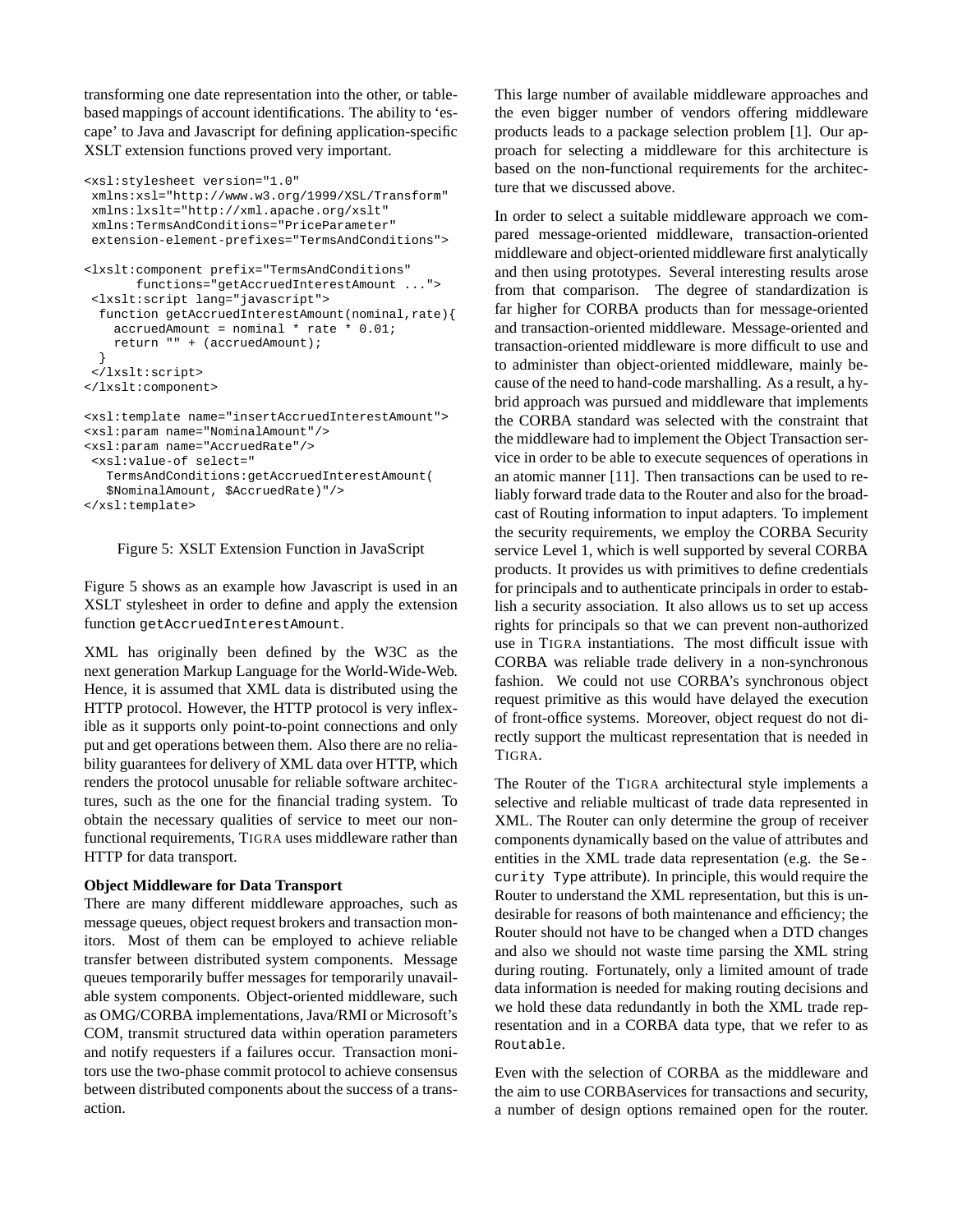These are:

- use of the CORBA Event Service as basis of the Router implementation;
- use of the CORBA Messaging Service for asynchronous Trade data delivery; and
- use of the CORBA Notification Service as basis of the Router implementation.

**The CORBA Event service** is specified in Chapter 4 of [11] and is available for most CORBA implementations. The CORBA Event service supports asynchronous one-way multicast of event data from one supplier to multiple receivers. Moreover, it achieves a de-coupling of event producers from event consumers. The Event service is relevant to TIGRA, as the trade data that needs to be multicast from one front office system to multiple middle- and back-office systems can be regarded as typed events. Furthermore, TIGRA aims at decoupling trade data senders and receivers and that could be achieved with the Event service, too.

The Event service supports both push- and pull-type communication. The communication pattern in the trading architecture will use the push rather than the pull approach. The Event service supports both typed and non-typed event communications. In the trading architecture event communication will be typed (using the Routable interface) and the event types will express those parts of the trading data structures that are of concern for the routing of event data. The Event service is, however, not suitable for the trading architecture as it does not support the specification of quality of service attributes, such as reliability of data delivery. Moreover, it does not support event filtering, which is necessary to charge the service with routing of trading data. TIGRA therefore does not use the Event service.

**The CORBA Messaging service** is specified in [10] and supports guaranteed delivery of asynchronous object requests in CORBA. It will be incorporated into the CORBA 3.0 standard and is not yet available in any product.

Call back objects in the messaging service support asynchronous object requests. Messaging capable IDL compilers will generate these call back objects declarations for asynchronous operations in IDL. CORBA implementations are expected to invoke call back objects transparently for the application programmer when the server object finishes the request to deliver results. The Messaging and Event Services have in common that they support asynchronous delivery of request parameters. They are different in that firstly, the Messaging service supports peer-to-peer communication, while the Event service supports multicasts and secondly the Event service supports one-directional communication, while the Messaging service supports bi-directional communication.

The Messaging service, however, is unsuitable for another

reason. The time between the creation of a trade at a frontoffice and the back-office might well exceed several hours. It could sometimes even exceed a night. The messaging service would need to keep call-back objects for all those trades in order to wait for acknowledgement of the receipt of the trade objects in all middle and back-office systems. We would expect that there will be a substantial overhead involved in managing these call-back objects in a fault-tolerant and reliable way. Moreover, there are no stable implementations of the messaging service as yet and implementing the Messaging service is beyond what can reasonably be achieved by a bank as it requires modifications of the core of an object request broker, such as the IDL compiler. The trading architecture therefore does not use the Messaging service.

**The CORBA Notification service** was adopted by the OMG Telecommunication Task Force [12] and overcomes the shortcomings of the Event Service. There are various implementation of the Notification service available. The Notification Service is based on the Event Service, and adds capabilities to determine reliability of event communication, event prioritization, event expiry and event filtering. This makes the service very suitable for the implementation of trade data transport. In particular, it is possible to treat all Output Adapters as event suppliers, all Input Adapters as event consumers and the Router as an Event Channel.

As shown in Figure 6, the trade data is processed and converted by Output Adapters into the standardized XML representation and then passed into an Event Channel for distribution. The Event Channel knows the input adapters and applies filtering to each event so as to make sure that every event is sent to that subset of Input Adapters that have to receive the event. It is also shown that additional event channels may be used to further de-couple the conversion process performed by the Adapter from a receiving middle or back office system. The Input Adapters may also contact receiving back and middle office systems without involving an Event Channel. This is appropriate if the legacy interface to the middle or back office system already contains a queuing mechanism.

Figure 7 shows in more detail how an output adapter uses the interfaces of the Notification service. To initialize itself, it obtains a TypedSupplierAdmin object for Routable event types from a TypedEventChannel and it then establishes the qualities of service attribute for that channel, asking the channel to retain its connections upon failure and to guarantee delivery of event data. Whenever event data needs to be forwarded through the Notification service, the output adapter converts the data into the standard XML representation and then invokes push structured events from the TypedProxyPushConsumer object. This will guarantee delivery of the event to all TypedPushConsumersObjects that are currently registered with the event channel.

Thus, by determining persistent event and connection relia-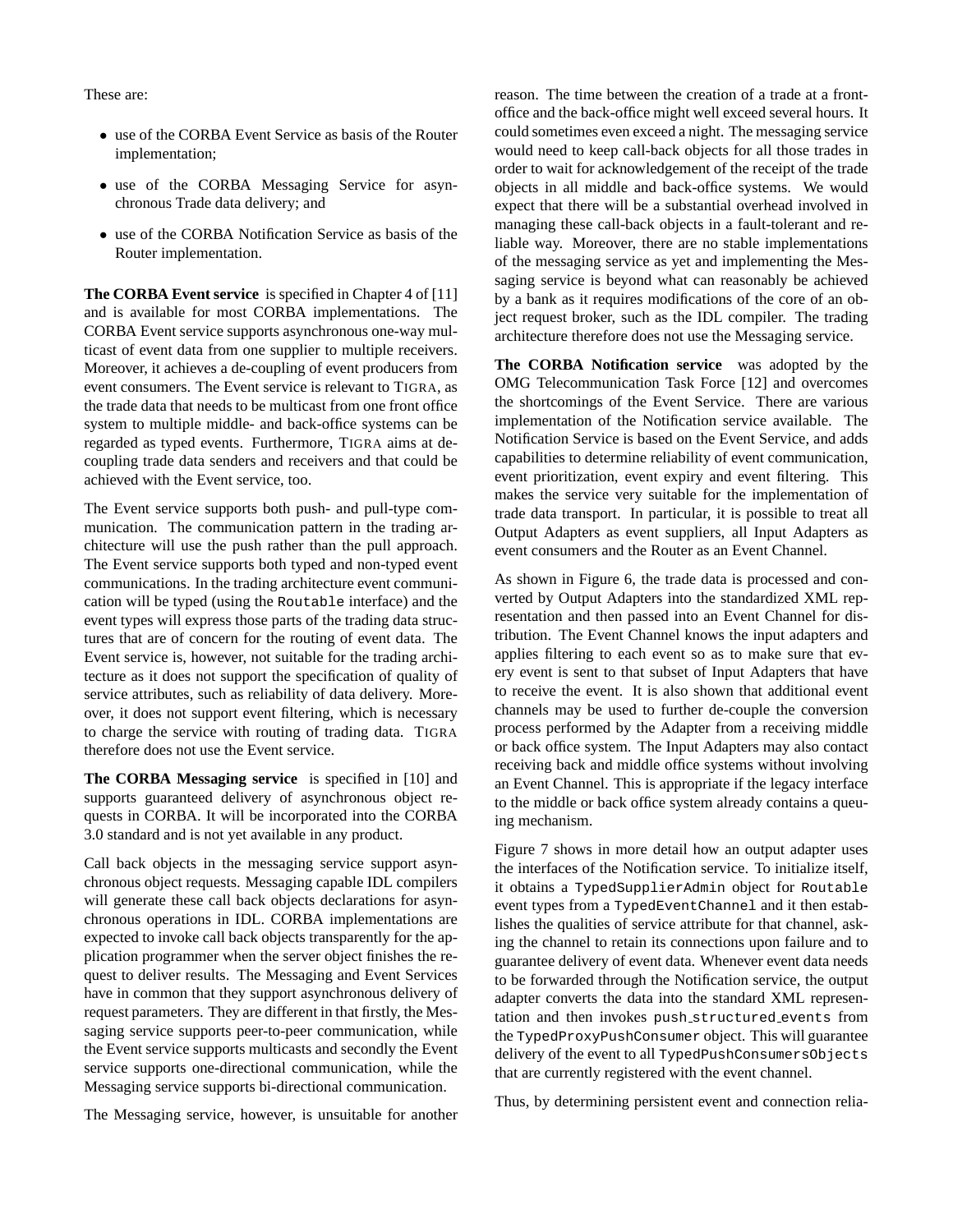

Figure 6: Use of CORBA Notification Service



Figure 7: Output Adapter Interacting with Notification Service

bility, an implementation of the trading architecture can delegate guaranteed delivery to a Notification service implementation. By using the filtering mechanism supported by the Notification service, each input adapter can ensure that only relevant events are passed on to the middle and back office system. The Notification service supports the administration of these filters with a constraint language.

#### **5 Experience With** TIGRA

Our experience with the TIGRA architectural style has been largely positive. We stress tested the pilot implementation before it went into production and we were easily able to scale the system up to 25 trades per second (i.e. 2.5 times the required peak throughput) by using replicated mapper objects on a cluster of Sparc Ultra Enterprise Servers. Even higher scalability could have been achieved by adding further replicated mappers and router objects. We have achieved an elapsed real-time for the multicast of a trade, i.e. the time between an output adapter taking the trade and all input adapters forwarding the trade to their receivers, of about 950 milliseconds. The time is actually an order of magnitude faster than was required, which surprised us, as we initially thought that XSL stylesheet transformations are rather inefficient.

The TIGRA *leitmotif* of addressing data integration and reliable transport separately proved highly successful. Not only has it enabled us to address semantic data integration by transforming XML documents using XSL, but it also has allowed us to keep the skill set down. XSL stylesheets that perform the mapping are now happily written by business analysts, who would have not been able to implement CORBA objects.

We have managed to implement a pilot project using the TIGRA style in about six months, both within budget and on time. We have thus shown that the architecture has been successful and can reduce cost of enterprise application integration. The pilot project further produced a re-usable support framework with common classes for Web-based user interfaces, database access and for building input and output adapters. Re-use of this framework and the general experience we made in this project will further decrease the effort that future TIGRA instantiations will demand.

#### **6 Research Directions**

We now review the implications of our findings for the research agenda on software architecture.

The combination of markup languages and middleware is